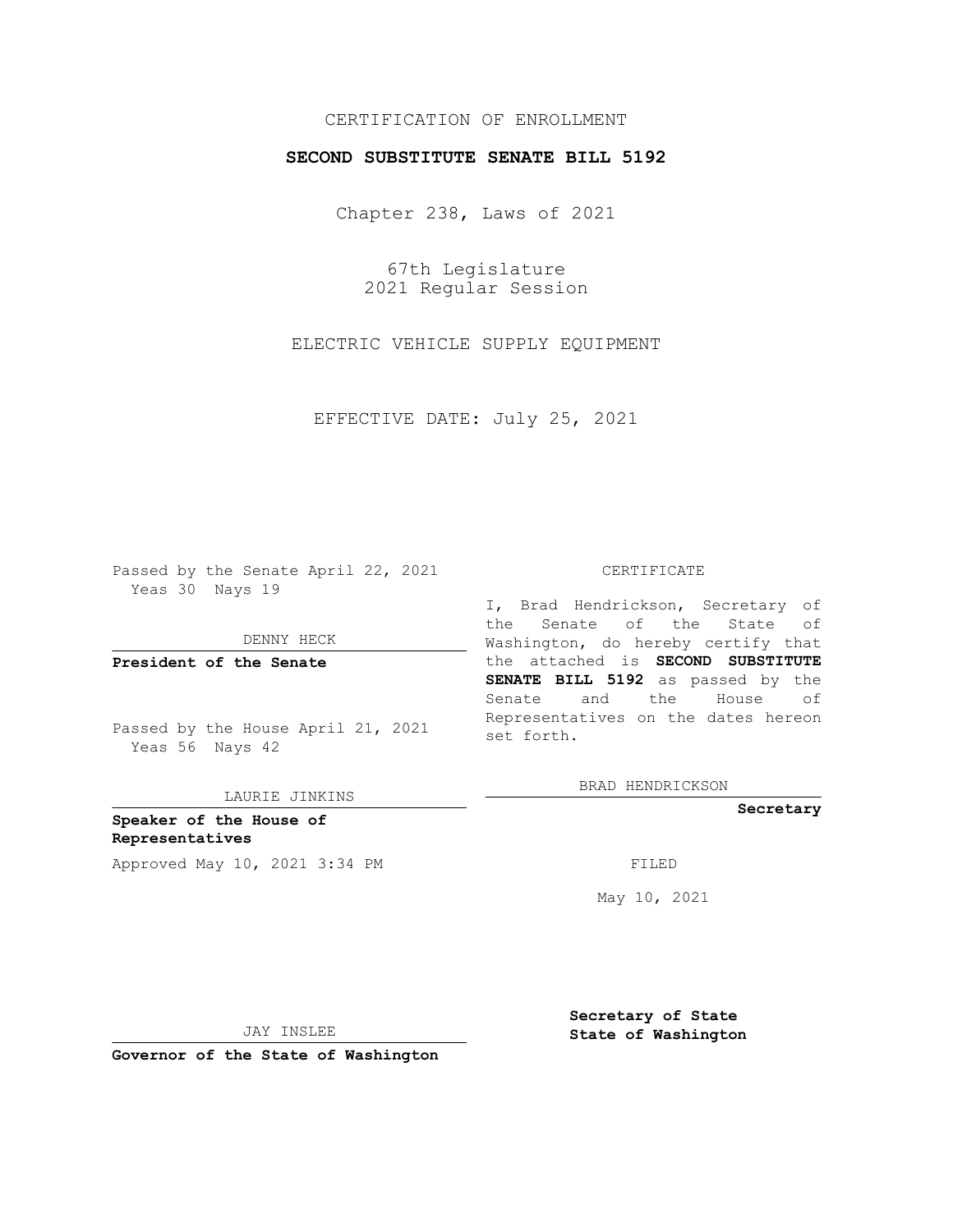### **SECOND SUBSTITUTE SENATE BILL 5192**

AS AMENDED BY THE HOUSE

Passed Legislature - 2021 Regular Session

# **State of Washington 67th Legislature 2021 Regular Session**

**By** Senate Ways & Means (originally sponsored by Senators Das, Lovelett, Carlyle, Kuderer, Nguyen, and Wilson, C.)

READ FIRST TIME 03/19/21.

 AN ACT Relating to supporting access to electric vehicle supply equipment; amending RCW 19.94.010, 19.94.175, 19.94.190, 19.94.517, and 46.08.185; adding new sections to chapter 19.94 RCW; prescribing penalties; and providing a contingent effective date.

BE IT ENACTED BY THE LEGISLATURE OF THE STATE OF WASHINGTON:

 **Sec. 1.** RCW 19.94.010 and 2019 c 96 s 1 are each amended to read 7 as follows:

 (1) The definitions in this section apply throughout this chapter and to any rules adopted pursuant to this chapter unless the context 10 clearly requires otherwise.

 (a) "City" means a first-class city or a code city, as defined in 12 RCW 35A.01.035, with a population of over fifty thousand persons.

 (b) "City sealer" means the person duly authorized by a city to enforce and administer the weights and measures program within such city and any duly appointed deputy sealer acting under the instructions and at the direction of the city sealer.

 (c) "Commodity in package form" means a commodity put up or packaged in any manner in advance of sale in units suitable for either wholesale or retail sale, exclusive, however, of an auxiliary shipping container enclosing packages that individually conform to the requirements of this chapter. An individual item or lot of any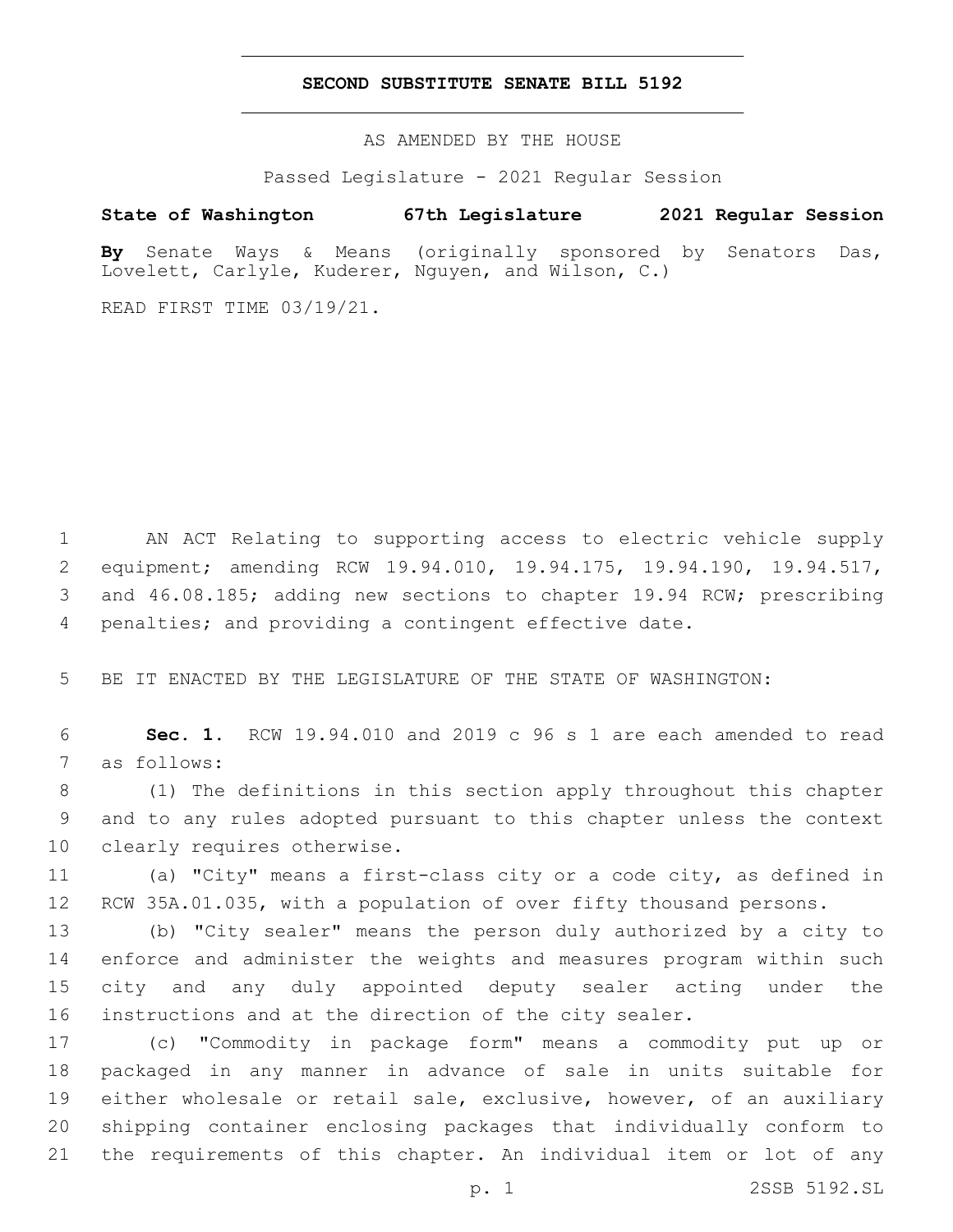commodity not in packaged form, but on which there is marked a selling price based on established price per unit of weight or of measure, shall be construed to be a commodity in package form.

 (d) "Consumer package" or "package of consumer commodity" means a commodity in package form that is customarily produced or distributed for sale through retail sales agencies or instrumentalities for consumption by persons, or used by persons for the purpose of personal care or in the performance of services ordinarily rendered in or about a household or in connection with personal possessions.

 (e) "Cord" means the measurement of wood intended for fuel or pulp purposes that is contained in a space of one hundred twenty-eight cubic feet, when the wood is ranked and well stowed.

 (f) "Department" means the department of agriculture of the state 14 of Washington.

 (g) "Director" means the director of the department or duly authorized representative acting under the instructions and at the 17 direction of the director.

 (h) "Fish" means any waterbreathing animal, including shellfish, such as, but not limited to, lobster, clam, crab, or other mollusca that is prepared, processed, sold, or intended for sale.

 (i) "Net weight" means the weight of a commodity excluding any materials, substances, or items not considered to be part of such commodity. Materials, substances, or items not considered to be part 24 of a commodity shall include, but are not limited to, containers, conveyances, bags, wrappers, packaging materials, labels, individual piece coverings, decorative accompaniments, and coupons.

 (j) "Nonconsumer package" or "package of nonconsumer commodity" means a commodity in package form other than a consumer package and particularly a package designed solely for industrial or institutional use or for wholesale distribution only.

 (k) "Meat" means and shall include all animal flesh, carcasses, or parts of animals, and shall also include fish, shellfish, game, poultry, and meat food products of every kind and character, whether 34 fresh, frozen, cooked, cured, or processed.

 (l) "Official seal of approval" means the seal or certificate issued by the director or city sealer which indicates that a secondary weights and measures standard or a weighing or measuring instrument or device conforms with the specifications, tolerances, and other technical requirements adopted in RCW 19.94.190.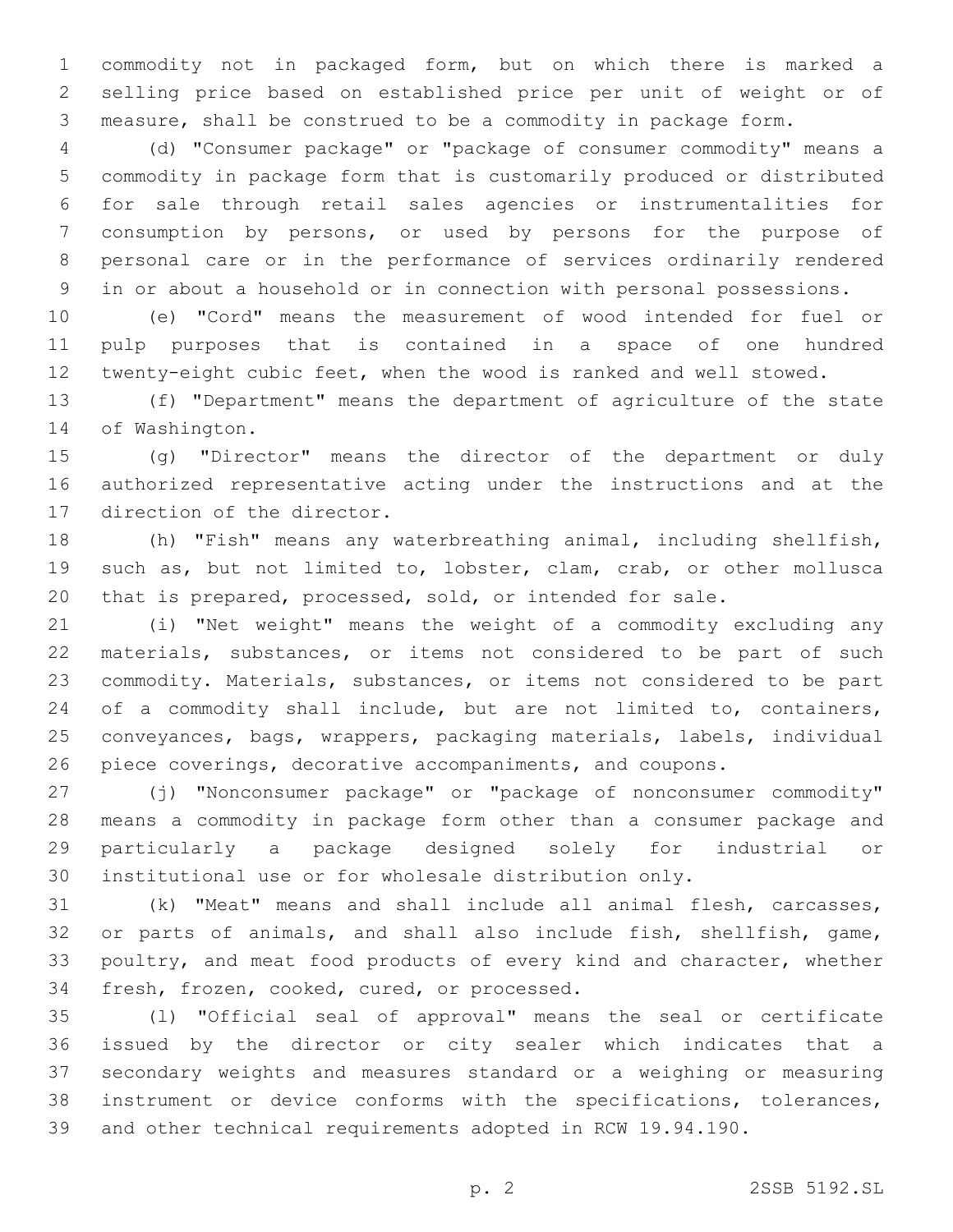(m) "Person" means any individual, receiver, administrator, executor, assignee, trustee in bankruptcy, trust, estate, firm, copartnership, joint venture, club, company, business trust, corporation, association, society, or any group of individuals acting as a unit, whether mutual, cooperative, fraternal, nonprofit, or 6 otherwise.

 (n) "Poultry" means all fowl, domestic or wild, that is prepared, 8 processed, sold, or intended or offered for sale.

 (o) "Service agent" means a person who for hire, award, commission, or any other payment of any kind, installs, tests, 11 inspects, checks, adjusts, repairs, reconditions, or systematically standardizes the graduations of a weighing or measuring instrument or 13 device.

(p) "Ton" means a unit of two thousand pounds avoirdupois weight.

 (q) "Weighing or measuring instrument or device" means any equipment or apparatus used commercially to establish the size, quantity, capacity, count, extent, area, heaviness, or measurement of quantities, things, produce, or articles for distribution or consumption, that are purchased, offered or submitted for sale, hire, or award on the basis of weight, measure or count, including any accessory attached to or used in connection with a weighing or measuring instrument or device when such accessory is so designed or installed that its operation affects, or may effect, the accuracy or indication of the device. This definition shall be strictly limited to those weighing or measuring instruments or devices governed by 26 Handbook 44 as adopted under RCW 19.94.190.

(r) "Weight" means net weight as defined in this section.

 (s) "Weights and measures" means the recognized standards or units of measure used to indicate the size, quantity, capacity, count, extent, area, heaviness, or measurement of any consumable 31 commodity.

 (t) "Secondary weights and measures standard" means the physical standards that are traceable to the primary standards through comparisons, used by the director, a city sealer, or a service agent that under specified conditions defines or represents a recognized weight or measure during the inspection, adjustment, testing, or systematic standardization of the graduations of any weighing or 38 measuring instrument or device.

p. 3 2SSB 5192.SL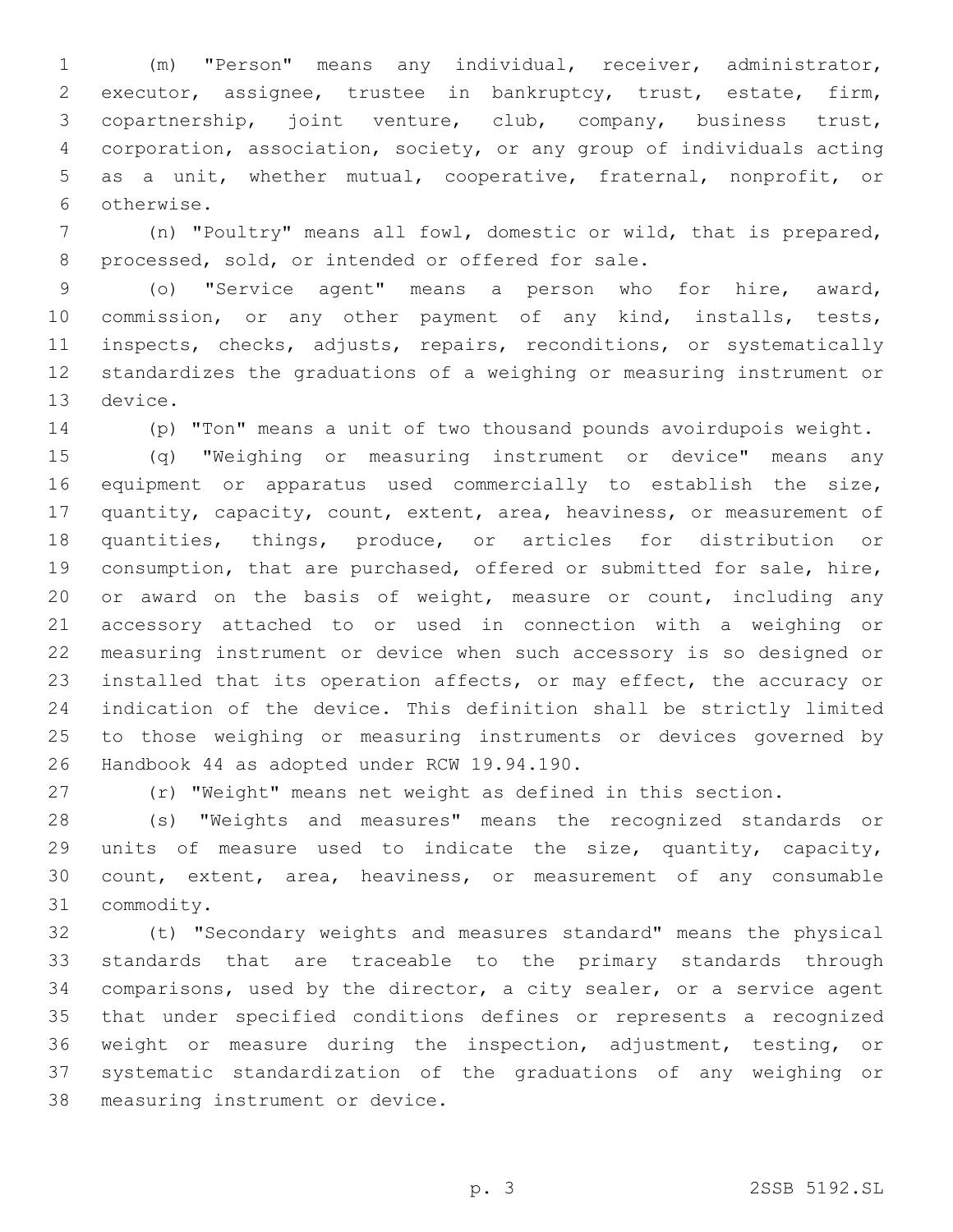(u) "Charging session" means an event starting when a user or a vehicle initiates a refueling event and stops when a user or a vehicle ends a refueling event. (v) "Clearly marked" means, at a minimum, a sign, sticker, 5 plaque, or any other visible marker that is readable. (w) "Common interest community" has the same meaning as defined in RCW 64.90.010. (x) "Direct current fast charger" means electric vehicle supply equipment capable of supplying direct current electricity to a vehicle fitted with the appropriate connection to support refueling 11 the vehicle's energy storage battery. (y) "Electric vehicle service provider" means the entity responsible for operating one or more networked or nonnetworked 14 electric vehicle supply equipment. Operating includes, but is not 15 limited to: Sending commands or messages to a networked electric 16 vehicle supply equipment; receiving commands or messages from a networked electric vehicle supply equipment; or providing billing, maintenance, reservations, or other services to a nonnetworked or networked electric vehicle supply equipment. An electric vehicle service provider may designate another entity to act as the electric 21 vehicle service provider for purposes of this chapter. A state agency, an electric utility as defined in RCW 19.405.020, or a municipal corporation as defined in RCW 39.69.010 is considered an electric vehicle service provider when responsible for operating one 25 or more publicly available electric vehicle supply equipment. 26 (z) "Electric vehicle supply equipment" means the unit controlling the power supply to one or more vehicles during a charging session including, but not limited to, level 2 electric vehicle supply equipment and direct current fast chargers. (aa) "Installed" means operational and made available for a charging session. (bb) "Kiosk" means a stand-alone physical unit that allows users to pay for and initiate a charging session at one or more electric vehicle supply equipment located at the same site as the kiosk. (cc) "Level 2 electric vehicle supply equipment" means electric vehicle supply equipment capable of supplying 208 to 240 volt alternating current. (dd) "Networked electric vehicle supply equipment" means electric vehicle supply equipment capable of receiving and sending commands or messages remotely from an electric vehicle service provider,

p. 4 2SSB 5192.SL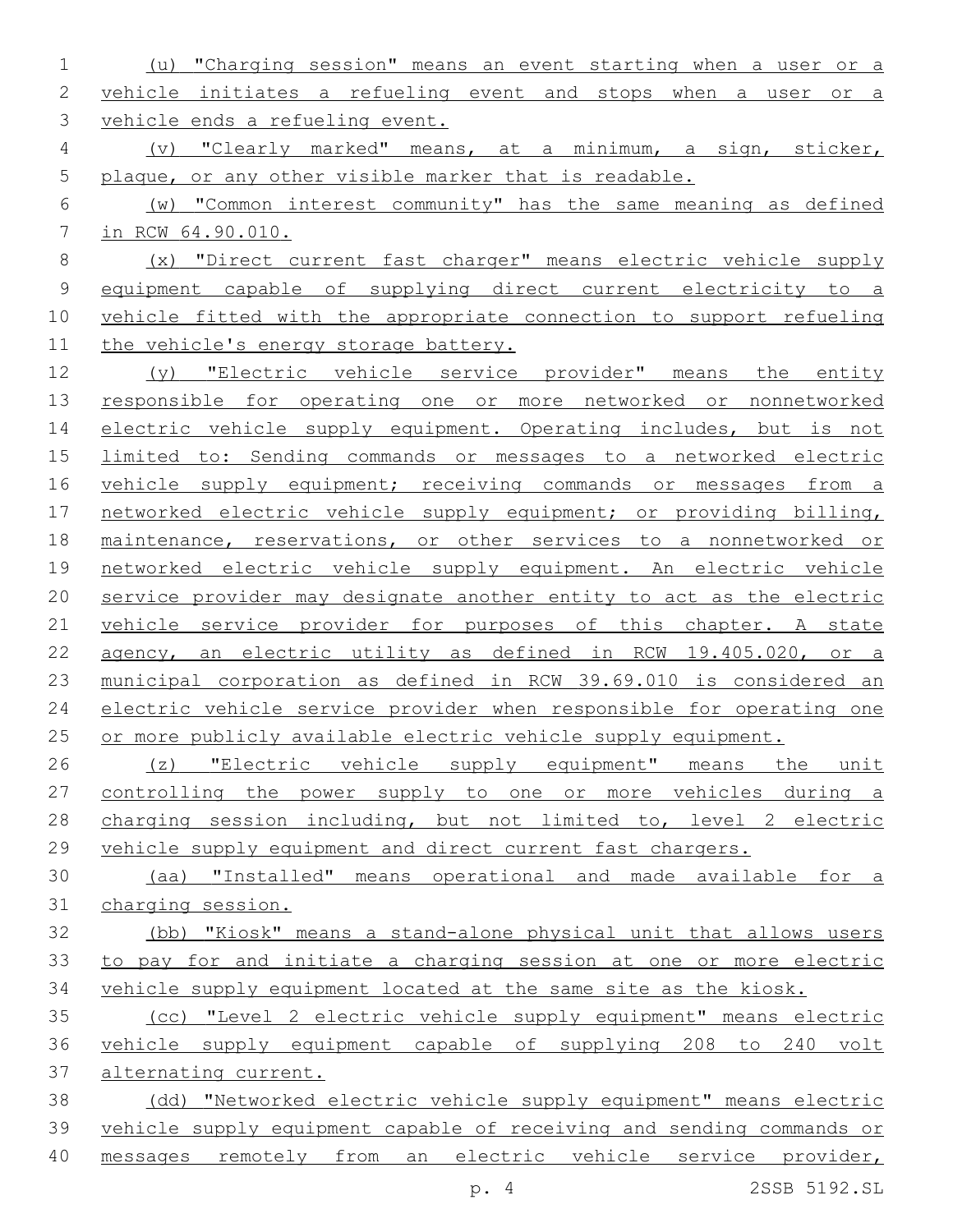including electric vehicle supply equipment with secondary systems 2 that provide remote communication capabilities that have been 3 installed.

 (ee) "Nonnetworked electric vehicle supply equipment" means electric vehicle supply equipment incapable of receiving and sending commands or messages remotely from an electric vehicle service provider, including electric vehicle supply equipment with remote communication capabilities that have been disabled. (ff) "Publicly available electric vehicle supply equipment" means

10 electric vehicle supply equipment and associated parking space or 11 spaces designated by a property owner or lessee to be available to, and accessible by, the public.

 (2) The director shall prescribe by rule other definitions as may 14 be necessary for the implementation of this chapter.

 NEW SECTION. **Sec. 2.** A new section is added to chapter 19.94 16 RCW to read as follows:

 (1) In addition to the definition of publicly available electric vehicle supply equipment provided in RCW 19.94.010 and except for the applicable exemptions in section 3 of this act, electric vehicle supply equipment is considered publicly available and is subject to 21 the requirements of this chapter if:

 (a) A lessee, electric vehicle service provider, or a property owner designates electric vehicle supply equipment to be available 24 only to customers or visitors of a business or charging network;

 (b) Any member of the public can obtain vehicular access to electric vehicle supply equipment and associated parking spaces for 27 free or through payment of a fee, including electric vehicle supply equipment located in a parking garage or gated facility; or

 (c) The electric vehicle supply equipment and associated parking spaces are made available to the public for only limited time periods, then the electric vehicle supply equipment and associated parking spaces are considered publicly available electric vehicle supply equipment during those limited time periods only.

 (2) The director may by rule subject additional types of electric vehicle supply equipment to the requirements of this chapter to benefit the public and provide protections to consumers.

 NEW SECTION. **Sec. 3.** A new section is added to chapter 19.94 38 RCW to read as follows: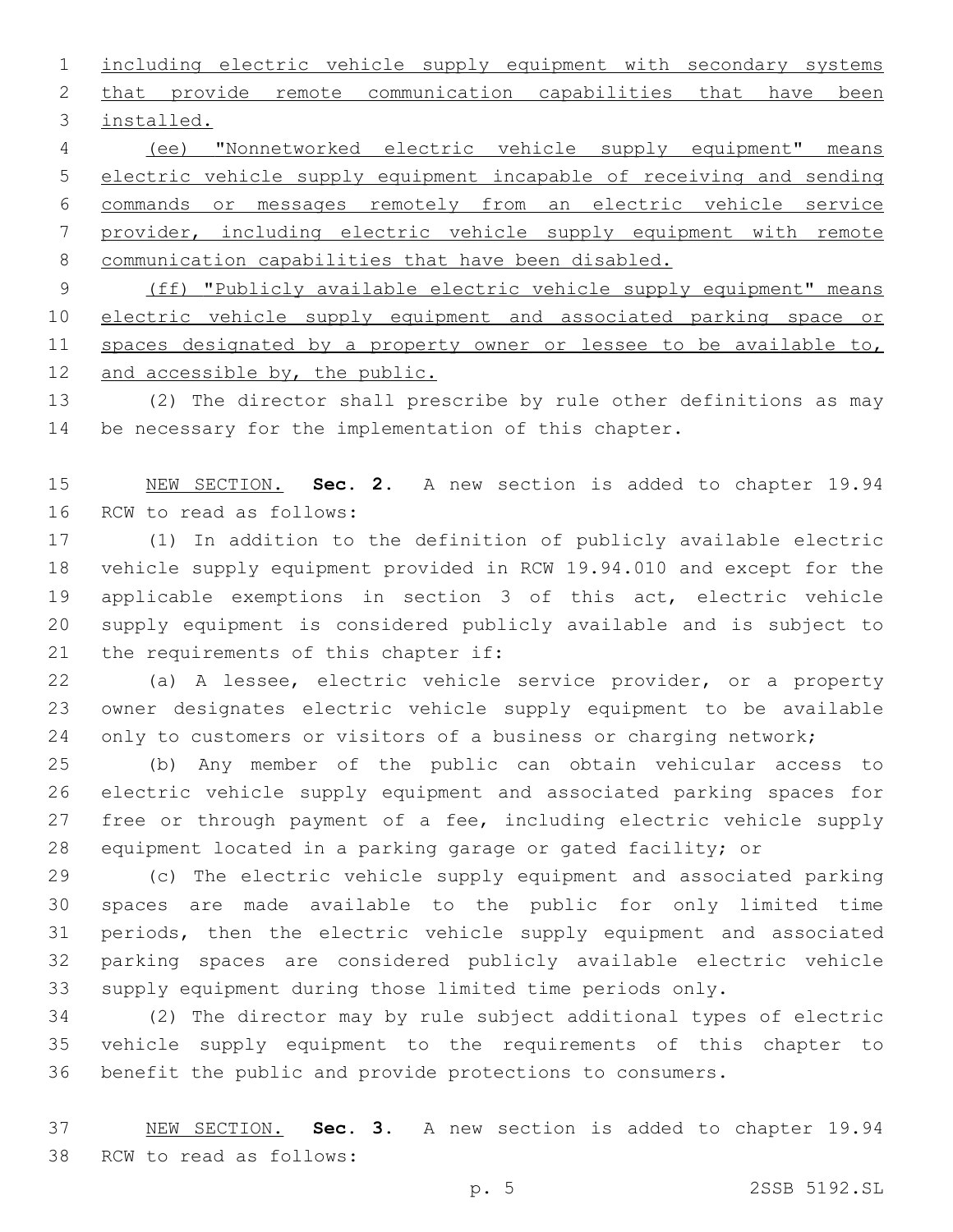(1) Publicly available electric vehicle supply equipment is exempt from compliance with the requirements of sections 4 through 6 3 of this act if:

 (a) Members of the public may use the electric vehicle supply equipment at no cost, including no charges, fees, memberships, minimum balance on an account, and other cost at all times; and

 (b) It is clearly marked that the electric vehicle supply equipment is available for use at no cost at all times.

(2) Sections 4 through 7 of this act do not apply to:

 (a) Workplace electric vehicle supply equipment and its associated parking spaces if it is clearly marked and operated as available exclusively to employees or contracted drivers, regardless of the physical accessibility of the electric vehicle supply 14 equipment to the public;

 (b) Electric vehicle supply equipment and associated parking spaces reserved exclusively for residents, tenants, visitors, or employees of a private residence or common interest community; or a residential building adjacent to a private residence;

 (c) Level 2 electric vehicle supply equipment located on or near the curb of a residential electric utility customer's property, directly connected to that residential electric utility customer's meter, and intended to serve only that residential electric utility 23 customer;

 (d) Electric vehicle supply equipment and associated parking spaces provided by a vehicle dealer licensed under chapter 46.70 RCW 26 at its established place of business.

 (3) The director may by rule provide exemptions from compliance with some or all requirements of this chapter to benefit the public and provide protections to consumers, including electric vehicle supply equipment that is not available or intended for use by the public but where charges, fees, or other costs are required to 32 initiate a charging session.

 NEW SECTION. **Sec. 4.** A new section is added to chapter 19.94 34 RCW to read as follows:

 (1) By January 1, 2023, the electric vehicle service provider must ensure all publicly available electric vehicle supply equipment is clearly marked and discloses all charges, fees, and costs associated with a charging session at the point of sale and prior to a user or a vehicle initiating a charging session. At a minimum, the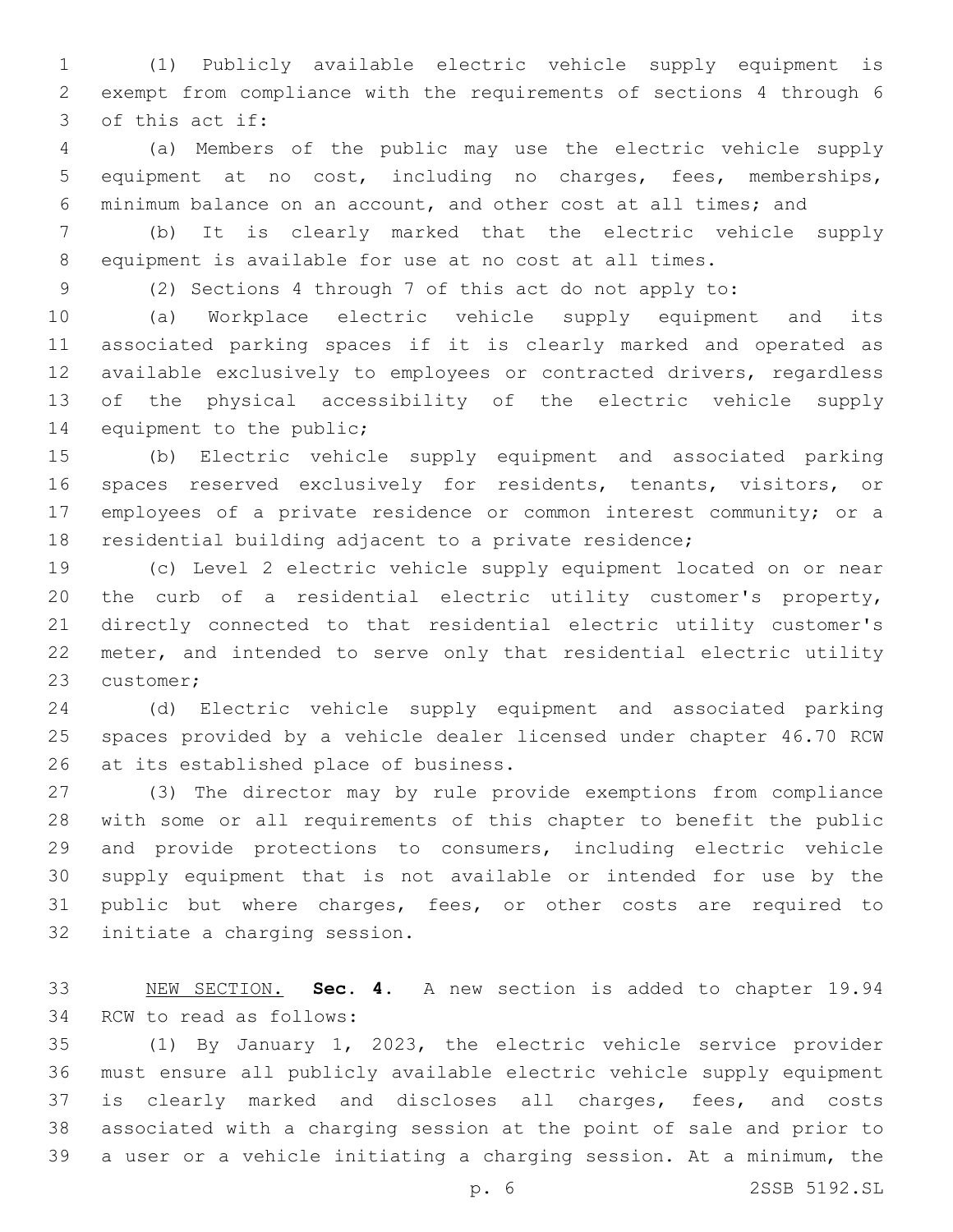electric vehicle service provider must disclose to the user the following information at the point of sale, if applicable:

3 (a) A fee for use of the parking space;

 (b) A nonmember plug-in fee from the electric vehicle service 5 provider;

 (c) Price to refuel in United States dollars per kilowatt-hour or 7 megajoule;

 (d) Any potential changes in the price to refuel, in United States dollars per kilowatt-hour or megajoule, due to variable 10 pricing; and

(e) Any other fees charged for a charging session.

 (2) If the charging session or portion of a charging session is offered at no cost, it must be disclosed at the location where the charging session is initiated and prior to a user or a vehicle 15 initiating a charging session.

 (3) For the purpose of this section, "point of sale" means the location where the charging session and associated commercial transaction is initiated including, but not limited to, electric vehicle supply equipment or kiosk used to service that electric 20 vehicle supply equipment.

 NEW SECTION. **Sec. 5.** A new section is added to chapter 19.94 22 RCW to read as follows:

 (1) By January 1, 2023, the department, in consultation with the department of commerce and the Washington utilities and transportation commission, must adopt rules requiring all electric vehicle service providers make available multiple payment methods at all publicly available level 2 electric vehicle supply equipment or direct current fast charger electric vehicle supply equipment installed in Washington and may review and, if necessary, amend the rules every two years, to maintain consistency with evolving 31 technology. At a minimum, the rules must include:

 (a) Deadlines for electric vehicle service provider compliance for publicly available direct current fast charger electric vehicle supply equipment installed prior to a specific date;

 (b) Deadlines for electric vehicle service provider compliance for publicly available level 2 electric vehicle supply equipment 37 installed prior to a specific date;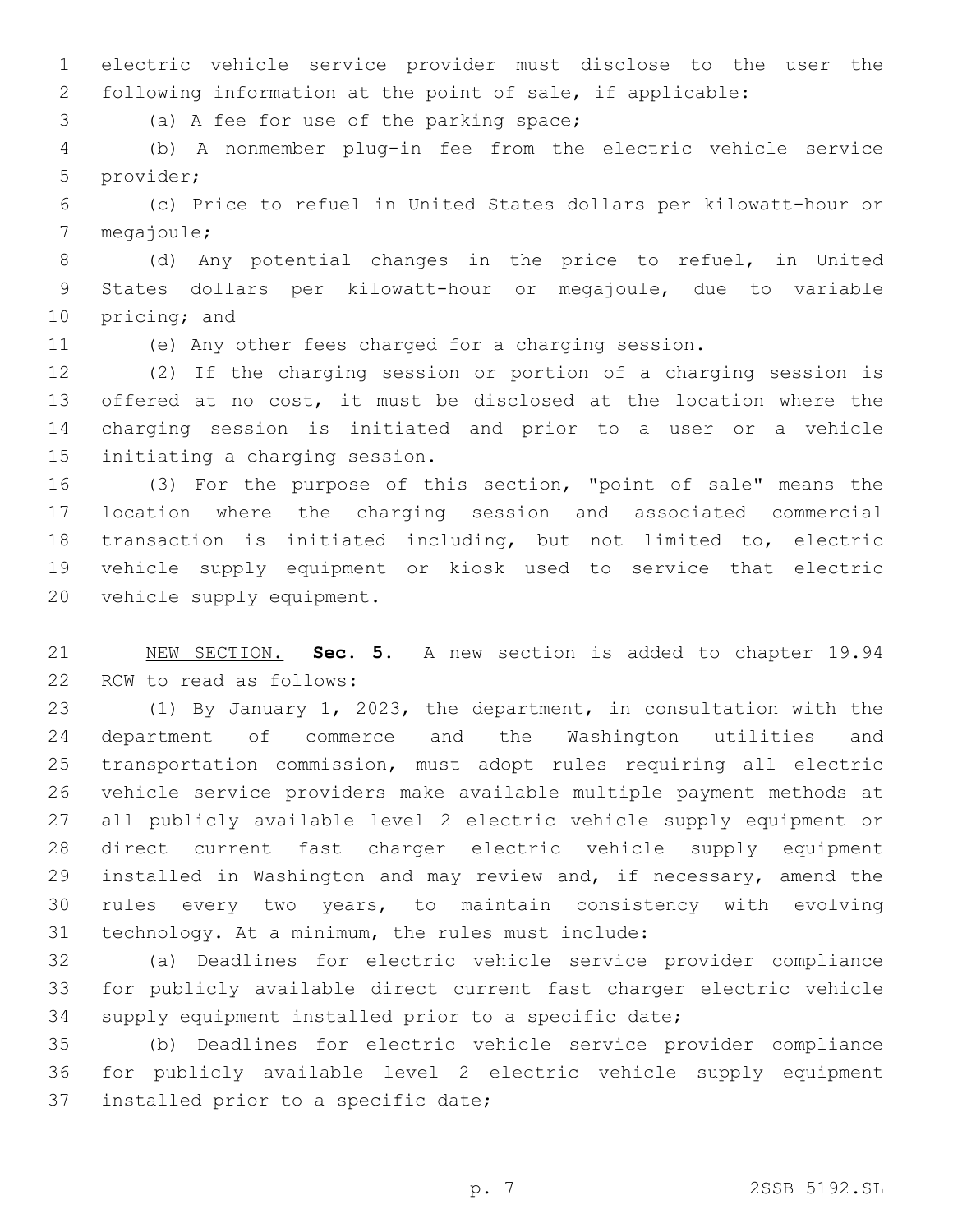(c) Deadlines for electric vehicle service provider compliance for publicly available direct current fast charger electric vehicle supply equipment installed on or after a specific date;

 (d) Deadlines for electric vehicle service provider compliance for publicly available level 2 electric vehicle supply equipment installed on or after a specific date;6

 (e) Minimum required payment methods that are convenient and reasonably support access for all current and future users at publicly available level 2 electric vehicle supply equipment and direct current fast charger electric vehicle supply equipment installed in Washington. Payment methods may include, but are not 12 limited to:

 (i) A credit card reader device physically located on or in either the electric vehicle supply equipment unit or a kiosk used to service that electric vehicle supply equipment. Contactless credit card reader devices may be used as an option to meet the requirements 17 of this subsection;

 (ii) A toll-free number on each electric vehicle supply equipment and kiosk used to service that electric vehicle supply equipment that provides the user with the option to initiate a charging session and submit payment at any time that the electric vehicle supply equipment 22 is operational and publicly available;

 (iii) A mobile payment option used to initiate a charging 24 session;

 (f) Means for conducting a charging session in languages other 26 than English;

 (g) Means for facilitating charging sessions for consumers who are unbanked, underbanked, or low-moderate income, such as accepting prepaid cards through a card reader device. Methods established in (e) of this subsection may be used to meet this requirement if they adequately facilitate charging sessions for these consumers.

 (2) In adopting the rules required under subsection (1) of this section, the department must seek to minimize costs and maximize 34 benefits to the public.

 (3) The electric vehicle service provider may not require a subscription, membership, or account or a minimum balance on an account in order to initiate a charging session at electric vehicle 38 supply equipment subject to this section.

 (4) For the purpose of this section, "mobile payment" means an electronic fund transfer initiated through a mobile phone or device.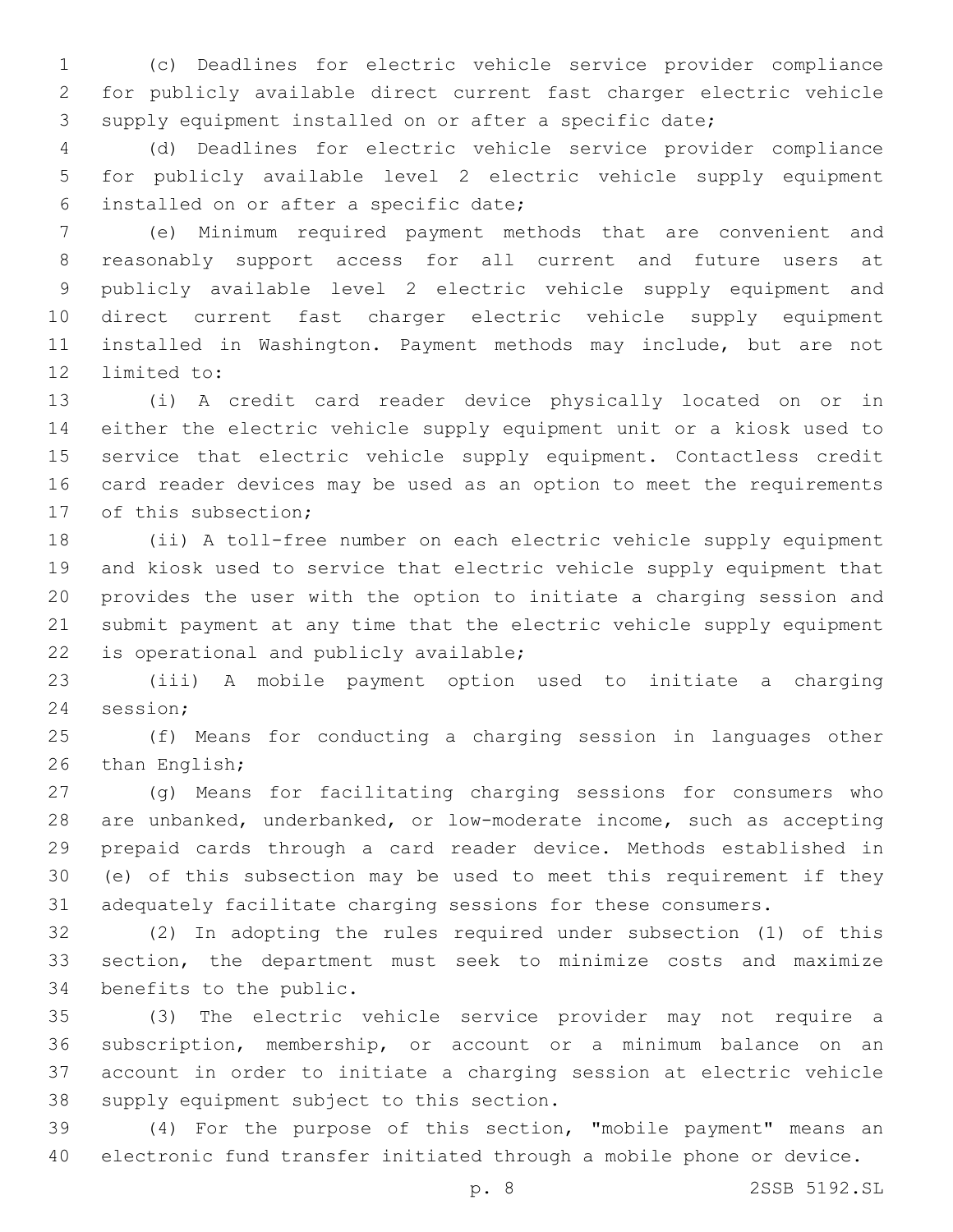NEW SECTION. **Sec. 6.** A new section is added to chapter 19.94 2 RCW to read as follows:

 (1) Interoperability standards provide safeguards to consumers and support access to electric vehicle supply equipment. In order for Washington to have reliable, accessible, and competitive markets for electric vehicle supply equipment that are necessary for the movement of goods and people by electric vehicles, interoperability standards that align with national and international best practices or 9 standards are necessary.

 (2) By January 1, 2023, the department, in consultation with the department of commerce and the Washington utilities and transportation commission, must adopt rules establishing requirements for all electric vehicle service providers to, at a minimum, meet and maintain nonproprietary interoperability standards for publicly available level 2 electric vehicle supply equipment and direct current fast charger electric vehicle supply equipment and may review 17 and, if necessary, amend the rules every two years, to maintain consistency with evolving technology. The requirements shall not provide that any charging provider must purchase or license proprietary technology or software from any other company, and shall not require that companies maintain interoperability agreements with 22 other companies.

 (3) For the purpose of this section, "interoperability" means the ability of hardware, software, or a communications network provided by one party, vendor, or service provider to interact with or exchange and make use of information, including payment information, between hardware, software, or a communications network provided by a 28 different party, vendor, or service provider.

 (4) The requirements of this section shall not apply to publicly available electric vehicle supply equipment provided by a manufacturer of electric vehicles for the exclusive use by vehicles 32 it manufactures.

 NEW SECTION. **Sec. 7.** A new section is added to chapter 19.94 34 RCW to read as follows:

 (1) This section applies to all electric vehicle service providers operating one or more publicly available level 2 electric vehicle supply equipment or direct current fast charger electric vehicle supply equipment installed in Washington. If an electric vehicle service provider also operates electric vehicle supply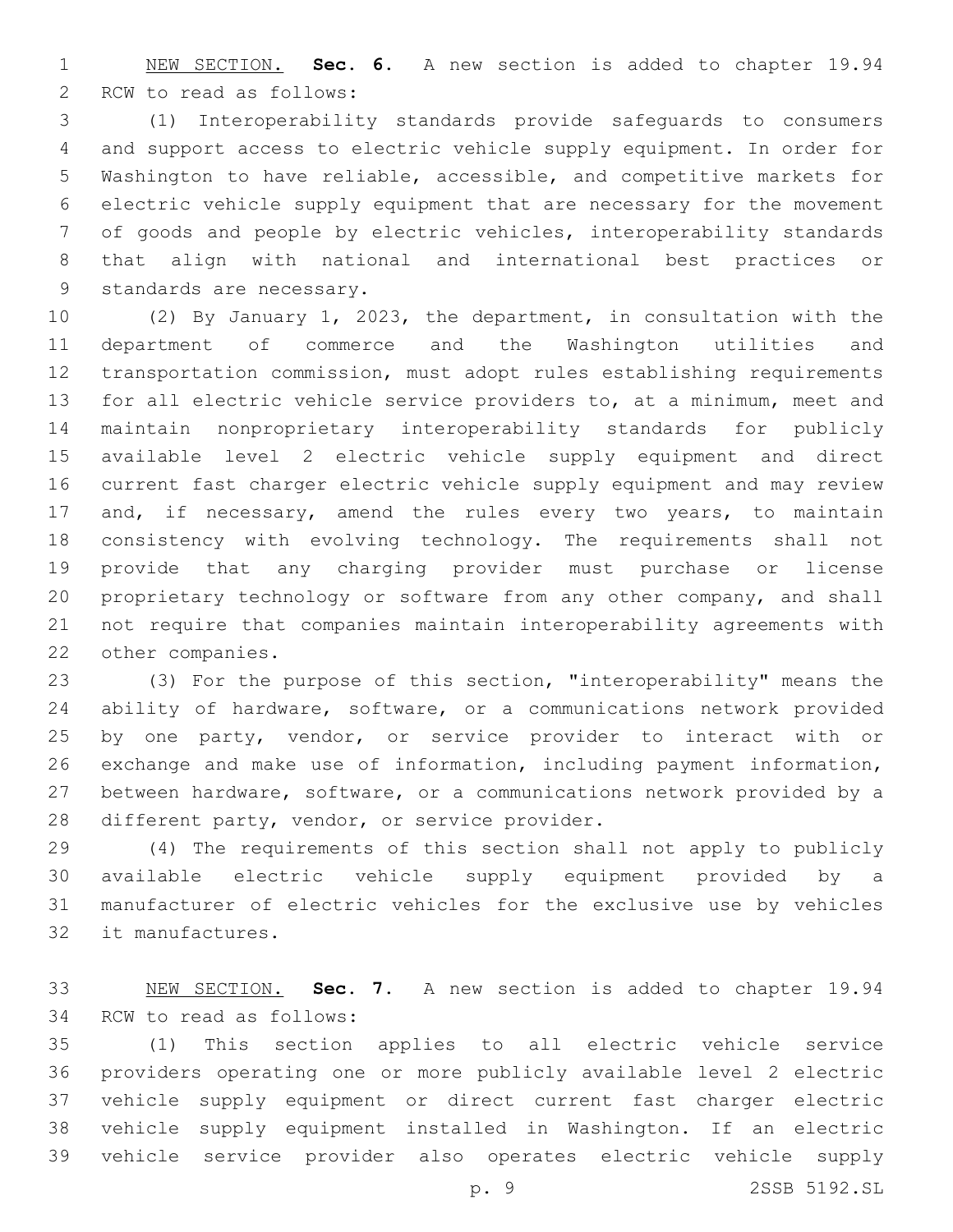equipment that is not available to the public, the requirements of this section apply only to that electric vehicle service provider's publicly available level 2 electric vehicle supply equipment or direct current fast charger electric vehicle supply equipment 5 installed in Washington.

 (2) By January 1, 2023, electric vehicle service providers must report inventory and payment method information to the national renewable energy laboratory, alternative fuels data center. The information must be reported, at a minimum, annually and must 10 include, but is not limited to:

(a) Electric vehicle service provider information;

 (b) Electric vehicle supply equipment inventory for both active and retired, decommissioned, or removed electric vehicle supply 14 equipment in Washington;

(c) Electric vehicle supply equipment payment method information.

 (3) The department may adopt additional reporting requirements to 17 support compliance with this act.

 **Sec. 8.** RCW 19.94.175 and 2019 c 96 s 3 are each amended to read 19 as follows:

 (1) Pursuant to RCW 19.94.015, the following annual registration fees shall be charged for each weighing or measuring instrument or device used for commercial purposes in this state:

| 23<br>(a)   | Weighing devices:               |               |          |
|-------------|---------------------------------|---------------|----------|
| (i)<br>24   | Small scales "zero to four      |               |          |
| 25          | hundred pounds capacity"        | $\mathcal{S}$ | 16.00    |
| 26<br>(ii)  | Intermediate<br>scales<br>"four |               |          |
| 27          | hundred one pounds to five      |               |          |
| 28          | thousand pounds capacity"       | \$            | 60.00    |
| 29<br>(iii) | Large scales "over<br>five      |               |          |
| 30          | thousand pounds capacity"       | \$            | 120.00   |
| 31<br>(iv)  | Railroad track scales           | \$            | 1,200.00 |
| 32<br>(b)   | Liquid fuel metering devices:   |               |          |
| 33<br>(i)   | Motor fuel meters with flows    |               |          |
| 34          | of twenty gallons or less per   |               |          |
| 35          |                                 | \$            | 16.00    |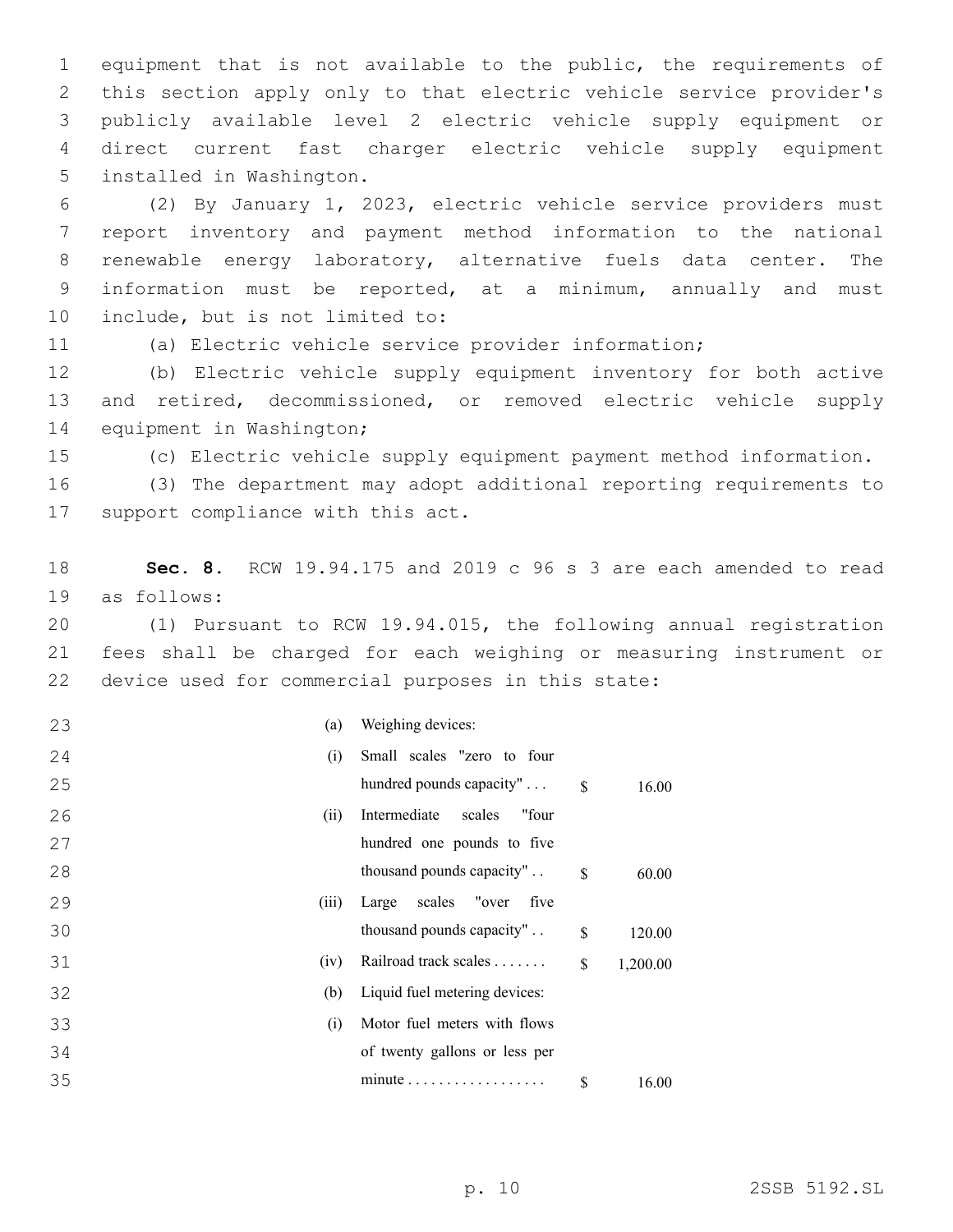| $\mathbf{1}$   | (ii)  | Motor fuel meters with flows          |              |
|----------------|-------|---------------------------------------|--------------|
| $\overline{2}$ |       | of more than twenty but not           |              |
| 3              |       | more than one hundred fifty           |              |
| 4              |       | gallons per minute                    | \$<br>50.00  |
| 5              | (iii) | Motor fuel meters with flows          |              |
| 6              |       | over one hundred fifty gallons        |              |
| 7              |       | per minute                            | \$<br>75.00  |
| 8              | (c)   | Liquid petroleum gas meters:          |              |
| 9              | (i)   | With one inch diameter or             |              |
| 10             |       | smaller dispensers                    | \$<br>40.00  |
| 11             | (ii)  | With greater than one inch            |              |
| 12             |       | diameter dispensers                   | \$<br>80.00  |
| 13             | (d)   | Fabric meters                         | \$<br>15.00  |
| 14             | (e)   | Cordage meters                        | \$<br>15.00  |
| 15             | (f)   | Mass flow meters                      | \$<br>300.00 |
| 16             | (g)   | Taxi meters                           | \$<br>40.00  |
| 17             | (h)   | Level 2 electric vehicle supply       |              |
| 18             |       | equipment port                        | \$<br>20.00  |
| 19             | (i)   | Direct current fast charger           |              |
| 20             |       | vehicle<br>electric<br>supply         |              |
| 21             |       | equipment port $\dots\dots\dots\dots$ | \$<br>40.00  |
|                |       |                                       |              |

 (2) Pursuant to RCW 19.94.015, a reasonable registration fee for 23 electric vehicle supply equipment, in addition to the fees established in subsection (1) of this section, may be established 25 through rule making to cover the remaining costs associated with 26 enforcing this chapter on electric vehicle supply equipment. The department may consider differential fees to reduce the potential burden of the registration fee for electric vehicle service providers operating less than 25 publicly available electric vehicle supply equipment in Washington.

31 (3) With the exception of subsection  $((+3))$   $(4)$  of this section, 32 no person shall be required to pay more than the annual registration 33 fee for any weighing or measuring instrument or device in any one 34 year.

35  $((+3+))$   $(4)$  The department or a city sealer may establish 36 reasonable inspection and testing fees for each type or class of 37 weighing or measuring instrument or device specially requested to be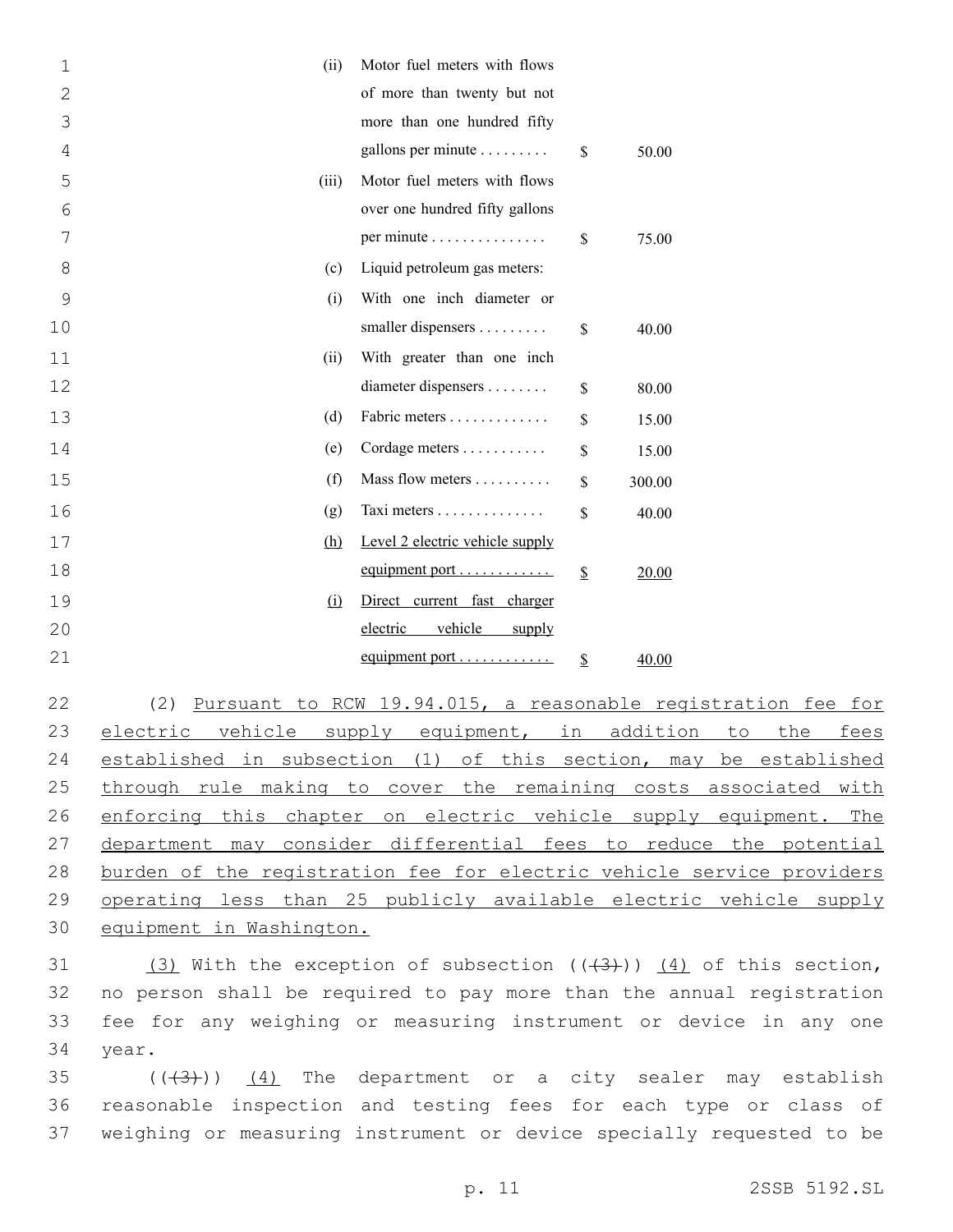inspected or tested by the device owner. These inspection and testing fees shall be limited to those amounts necessary for the department or city sealer to cover the direct costs associated with such inspection and testing. The fees shall not be set so as to compete with service agents normally engaged in such services.

 $((+4))$   $(5)$  The weights and measures advisory group within the department must review the fees in subsection (1) of this section and report to stakeholders on the financial status of the program supported by the fees by September 1, 2024, and September 1st every 10 five years thereafter.

 **Sec. 9.** RCW 19.94.190 and 2019 c 96 s 4 are each amended to read 12 as follows:

 (1) The director and duly appointed city sealers must enforce the 14 provisions of this chapter.

 (2) The department's enforcement proceedings under this chapter are subject to the requirement to provide technical assistance in chapter 43.05 RCW and the administrative procedure act, chapter 34.05 RCW. City sealers undertaking enforcement actions must provide 19 equivalent procedures.

 (3) In assessing the amount of a civil penalty, the department or city must give due consideration to the gravity of the violation and 22 history of previous violations.

 (4) The director must adopt rules for enforcing and carrying out the purposes of this chapter including but not limited to the following:25

 (a) Establishing state standards of weight, measure, or count, 27 and reasonable standards of fill for any commodity in package form;

 (b) The establishment of technical test procedures to be 29 followed, any necessary report and record forms, and marks of rejection to be used by the director and city sealers in the discharge of their official duties as required by this chapter;

 (c) The establishment of technical test procedures, reporting procedures, and any necessary record and reporting forms to be used by service agents when testing and inspecting instruments or devices under RCW 19.94.255(3) or when otherwise installing, repairing, inspecting, or standardizing the graduations of any weighing or 37 measuring instruments or devices;

 (d) The establishment of exemptions from the marking or tagging requirements of RCW 19.94.250 with respect to weighing or measuring

p. 12 2SSB 5192.SL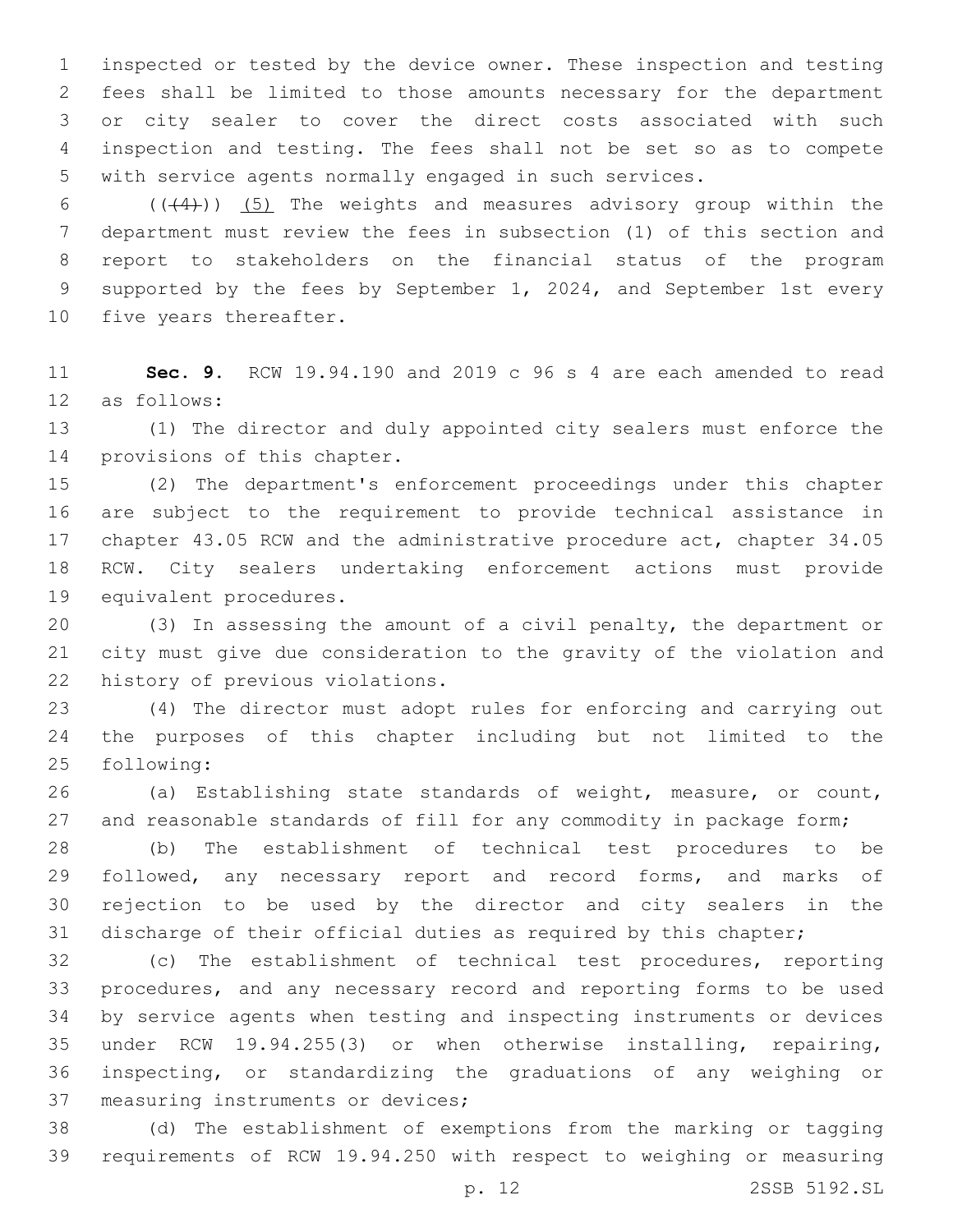instruments or devices of such a character or size that the marking or tagging would be inappropriate, impracticable, or damaging to the 3 apparatus in question;

 (e) The establishment of exemptions from the inspection and testing requirements of RCW 19.94.163 with respect to classes of weighing or measuring instruments or devices found to be of such a character that periodic inspection and testing is unnecessary to 8 ensure continued accuracy;

 (f) The establishment of inspection and approval techniques, if any, to be used with respect to classes of weighing or measuring instruments or devices that are designed specifically to be used commercially only once and then discarded, or are uniformly mass-produced by means of a mold or die and are not individually 14 adjustable;

 (g) The establishment of inspection and testing procedures to be used for classes of weighing or measuring instruments or devices found to be few in number, highly complex, and of such character that differential or special inspection and testing is necessary, including railroad track scales. The department's procedures shall include requirements for the provision, maintenance, and transport of any weight or measure necessary for the inspection and testing at no 22 expense to the state;

 (h) Specifications, tolerances, and other technical requirements for commercial weighing and measuring instruments or devices that must be consistent with the most recent edition of the national institute of standards and technology handbook 44 except where 27 modified to achieve state objectives; and

 (i) Packaging, labeling, and method of sale of commodities that must be consistent with the most recent edition of the national institute of standards and technology handbook 44 and 130 (for legal metrology and engine fuel quality) except where modified to achieve 32 state objectives.

 (5) Rules adopted under this section must also include specifications and tolerances for the acceptable range of accuracy required of weighing or measuring instruments or devices and must be designed to eliminate from use, without prejudice to weighing or measuring instruments or devices that conform as closely as practicable to official specifications and tolerances, those that: (a) Are of such construction that they are faulty, that is, that are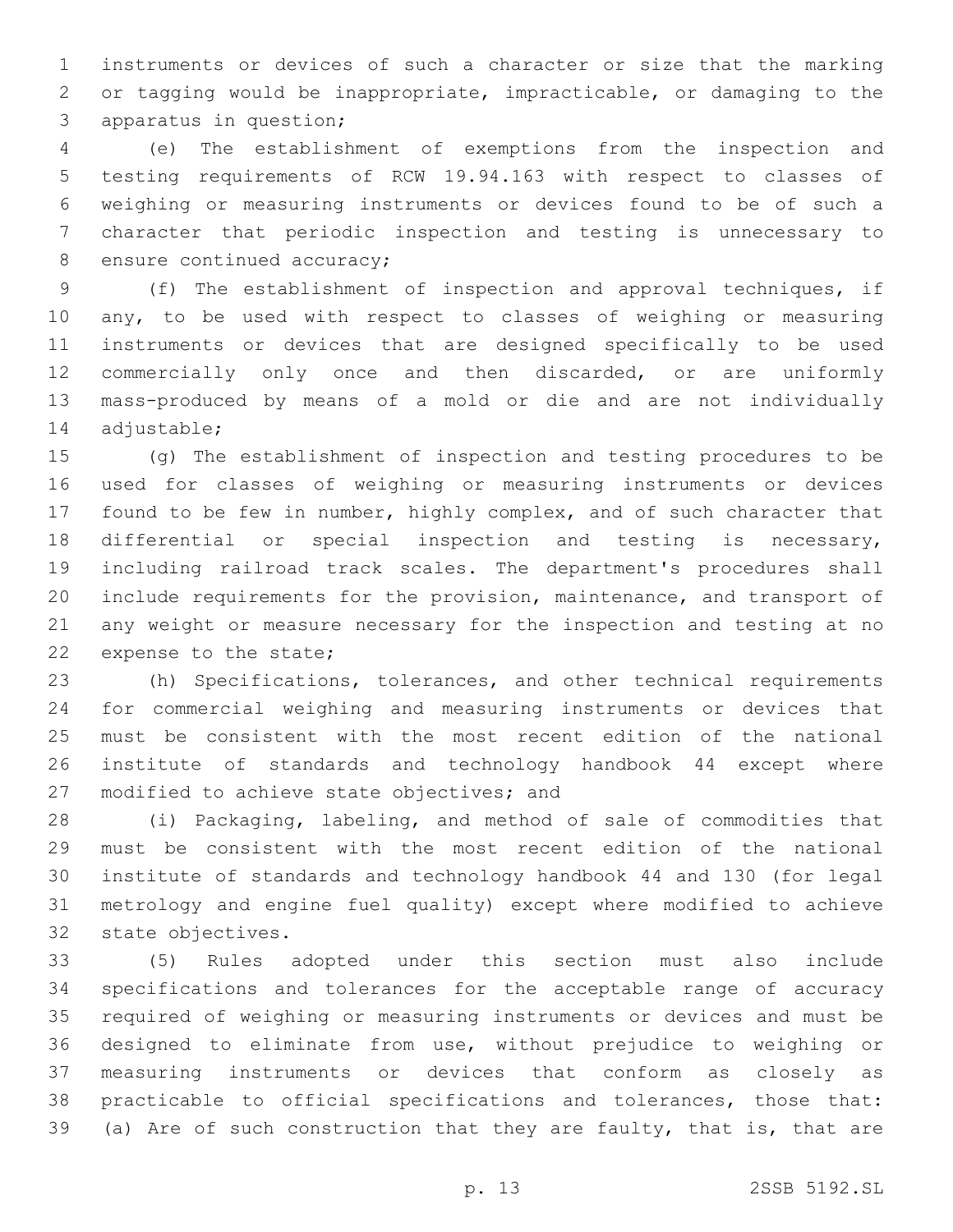not reasonably permanent in their adjustment or will not repeat their indications correctly; or (b) facilitate the perpetration of fraud.

 (6) Rules adopted by the director related to the sale of electricity sold as a vehicle fuel and electric vehicle fueling systems may take effect no earlier than January 1, 2024, and may be modified to achieve state objectives, reviewed, and, if necessary, amended, to maintain consistency with evolving technology. To ensure existing infrastructure may continue operating without substantial 9 equipment replacement or alteration, electric vehicle supply 10 equipment installed and placed into service before January 1, 2024, is exempt from the rules of this section until January 1, 2034. Electric vehicle supply equipment that is replaced or retrofitted with new hardware after January 1, 2024, must be considered as having been installed and placed into service after January 1, 2024.

 (a) Exempt electric vehicle supply equipment installed and placed 16 into service before January 1, 2024, must:

(i) Comply with RCW 19.94.175; and

- (ii) Be clearly marked, identifying the date of installation.
- (b) For the purpose of this subsection (6), "retrofitted" means a
- substantial modification outside of normal wear and tear maintenance.

 **Sec. 10.** RCW 19.94.517 and 2019 c 96 s 19 are each amended to 22 read as follows:

 (1) Whenever the department or a city sealer tests or inspects a weighing or measuring instrument or device and finds the instrument or device to be incorrect to the economic benefit of the owner/ operator of the weighing or measuring instrument or device and to the 27 economic detriment of the customer, the owner of the weighing or measuring instrument or device is subject to the following civil 29 penalties:

| 30 | Device deviations outside the tolerances stated in   |         |
|----|------------------------------------------------------|---------|
| 31 | Handbook 44.                                         |         |
| 32 |                                                      | Penalty |
| 33 | Small weighing or measuring instruments or devices:  |         |
| 34 | First violation $\ldots \ldots \ldots$ \$            | 200.00  |
| 35 | Second or subsequent                                 |         |
| 36 | violation within one year                            |         |
| 37 | of first violation $\dots \dots$ \$                  | 500.00  |
| 38 | Medium weighing or measuring instruments or devices: |         |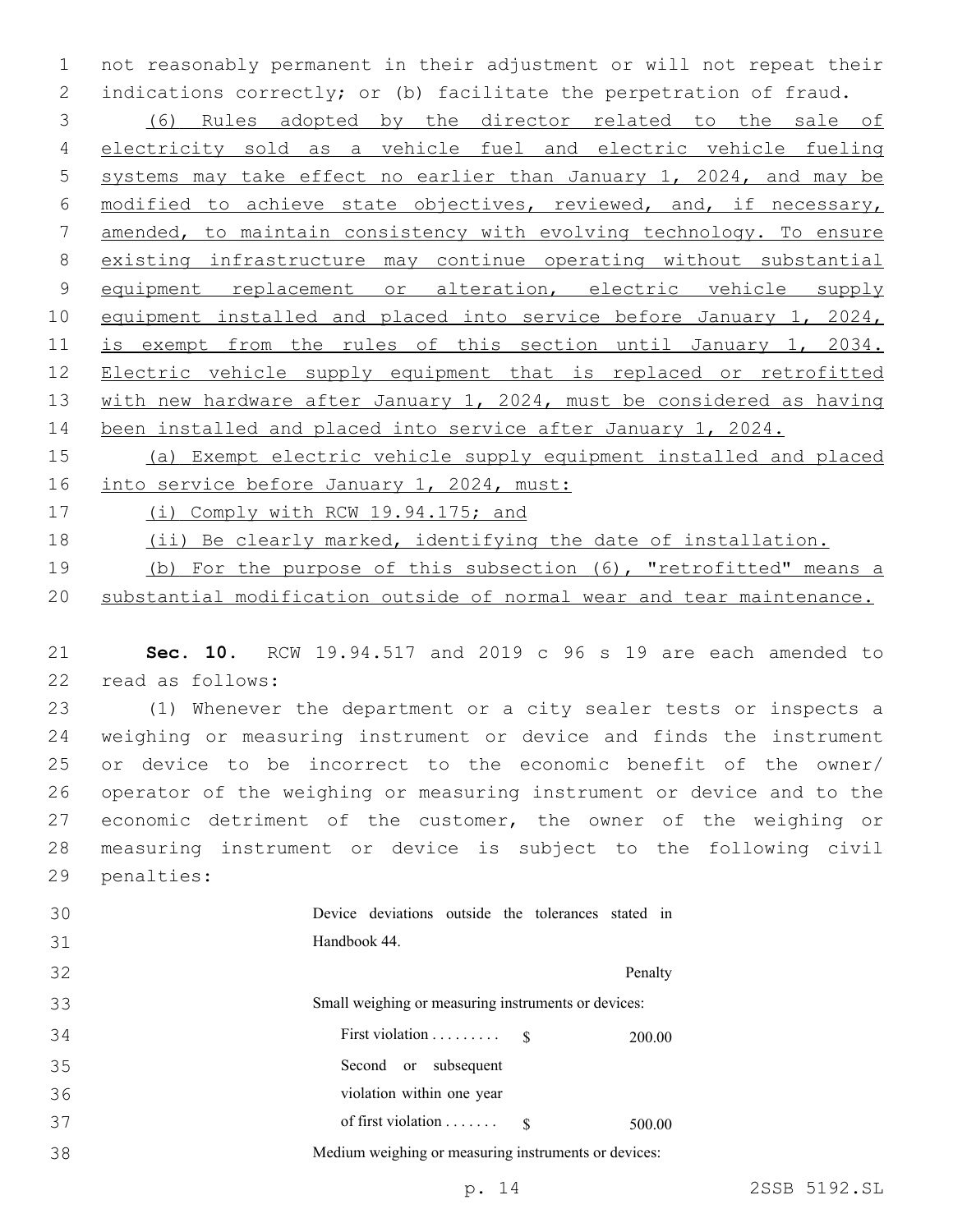|    | First violation<br>400.00                               |  |  |  |  |
|----|---------------------------------------------------------|--|--|--|--|
| 2  | Second or subsequent                                    |  |  |  |  |
| 3  | violation within one year                               |  |  |  |  |
| 4  | of first violation $\dots \dots$ \$<br>1,000.00         |  |  |  |  |
| 5  | Large weighing or measuring instruments or devices:     |  |  |  |  |
| 6  | First violation $\$\$<br>500.00                         |  |  |  |  |
| 7  | Second or subsequent                                    |  |  |  |  |
| 8  | violation within one year                               |  |  |  |  |
| 9  | of first violation $\dots \dots$ \$<br>2,000.00         |  |  |  |  |
| 10 | Electric vehicle fuel measuring instruments or devices: |  |  |  |  |
| 11 | 200.00                                                  |  |  |  |  |
| 12 | Second or subsequent                                    |  |  |  |  |
| 13 | violation within one year                               |  |  |  |  |
| 14 | of first violation<br>500.00                            |  |  |  |  |

15 (2) For the purposes of this section:

 (a) The following are small weighing or measuring instruments or devices: Scales of zero to four hundred pounds capacity, liquid fuel metering devices with flows of not more than twenty gallons per minute, liquid petroleum gas meters with one inch in diameter or smaller dispensers, fabric meters, cordage meters, and taxi meters.

 (b) The following are medium weighing or measuring instruments or devices: Scales of four hundred one to five thousand pounds capacity, liquid fuel metering devices with flows of more than twenty but not more than one hundred fifty gallons per minute, and mass flow meters.

 (c) The following are large weighing or measuring instruments or devices: Liquid petroleum gas meters with greater than one inch diameter dispensers, liquid fuel metering devices with flows over one hundred fifty gallons per minute, and scales of more than five thousand pounds capacity and scales of more than five thousand pounds 30 capacity with supplemental devices.

 (3) The weighing or measuring instrument or device owner may 32 appeal the civil penalty.

 NEW SECTION. **Sec. 11.** A new section is added to chapter 19.94 34 RCW to read as follows:

 (1) An electric vehicle service provider that fails to meet the requirements established under sections 4 through 6 of this act, or any rule adopted pursuant to the authority granted to the department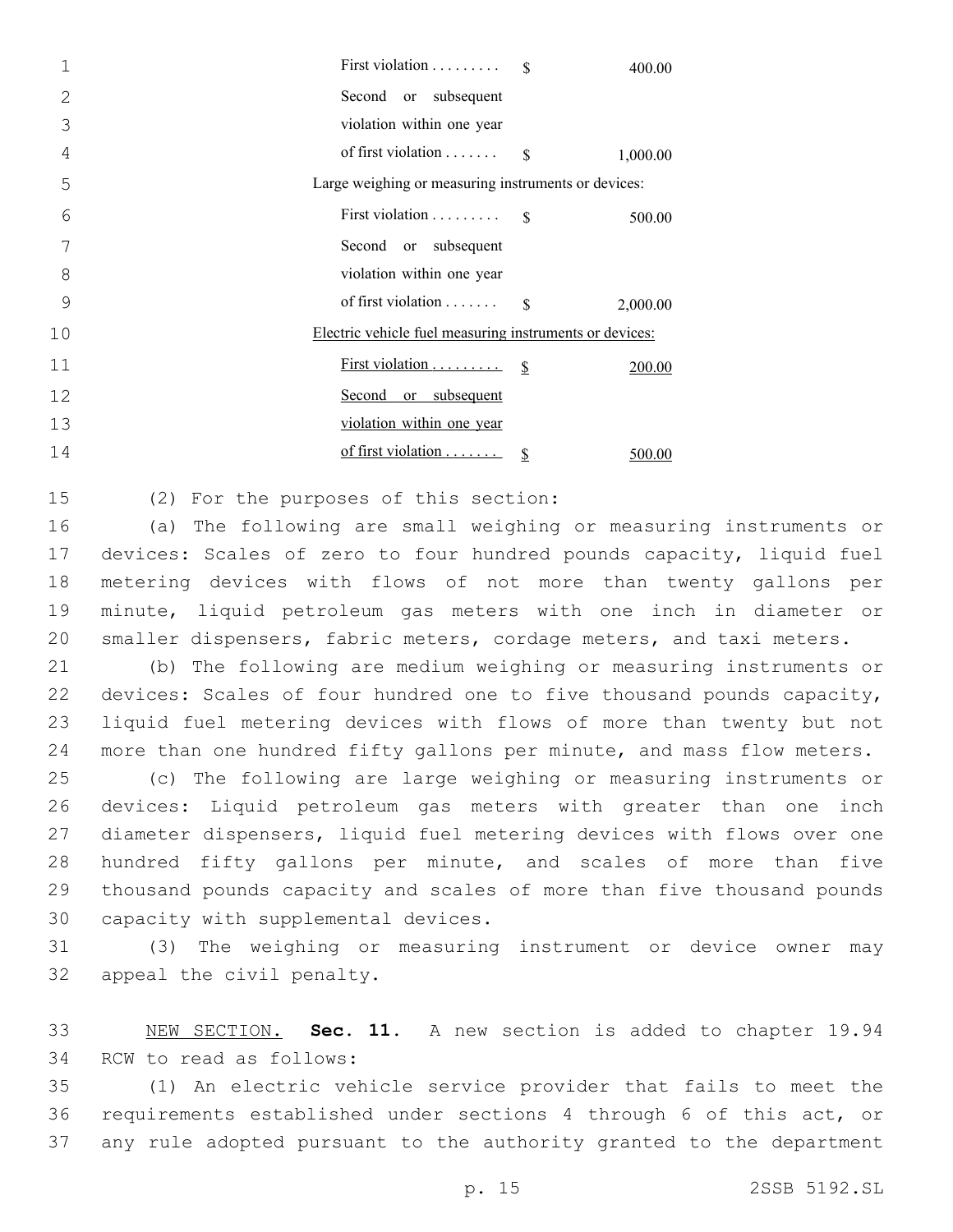under sections 4 through 6 of this act, is subject to a civil penalty of \$200 per electric vehicle supply equipment for the first violation and \$500 per electric vehicle supply equipment for each subsequent 4 violation within one year of the first violation.

 (2) Moneys collected under this section must first be used to cover the department's costs to enforce this section. Any remaining moneys must be deposited into the electric vehicle account created in 8 RCW 82.44.200.

9 **Sec. 12.** RCW 46.08.185 and 2013 c 60 s 1 are each amended to read as follows:10

11 (1) ((An)) Publicly available electric vehicle ((charging 12 station)) supply equipment must be indicated by vertical signage 13 identifying the station as ((an)) publicly available electric vehicle 14 ((charging station)) supply equipment and indicating that it is only 15 for electric vehicle charging. The signage must be consistent with 16 the manual on uniform traffic control devices, as adopted by the 17 department of transportation under RCW 47.36.030, and contain the 18 information required in section 4 of this act. ((Additionally, the 19 electric vehicle charging station must be indicated by green pavement 20 markings.)) Supplementary signage may be posted to provide additional 21 information including, but not limited to, the amount of the monetary 22 penalty under subsection (2) of this section for parking in the 23 station while not connected to the charging equipment.

 (2) It is a parking infraction, with a monetary penalty of one 25 hundred twenty-four dollars, for any person to park a vehicle in ((an electric vehicle charging station provided on public or private 27 property)) a parking space served by publicly available electric vehicle supply equipment if the vehicle is not connected to the charging equipment. The parking infraction must be processed as prescribed under RCW 3.50.100, 35.20.220, 46.16A.120, and  $46.20.270((43))$  (2).

32 (3) For purposes of this section, "publicly available electric 33 vehicle ((charging station" means a public or private parking space 34 that is served by charging equipment that has as its primary purpose 35 the transfer of electric energy to a battery or other energy storage 36 device in an electric vehicle)) supply equipment" has the same 37 meaning as provided in RCW 19.94.010 and described in sections 2 and 38 3 of this act.